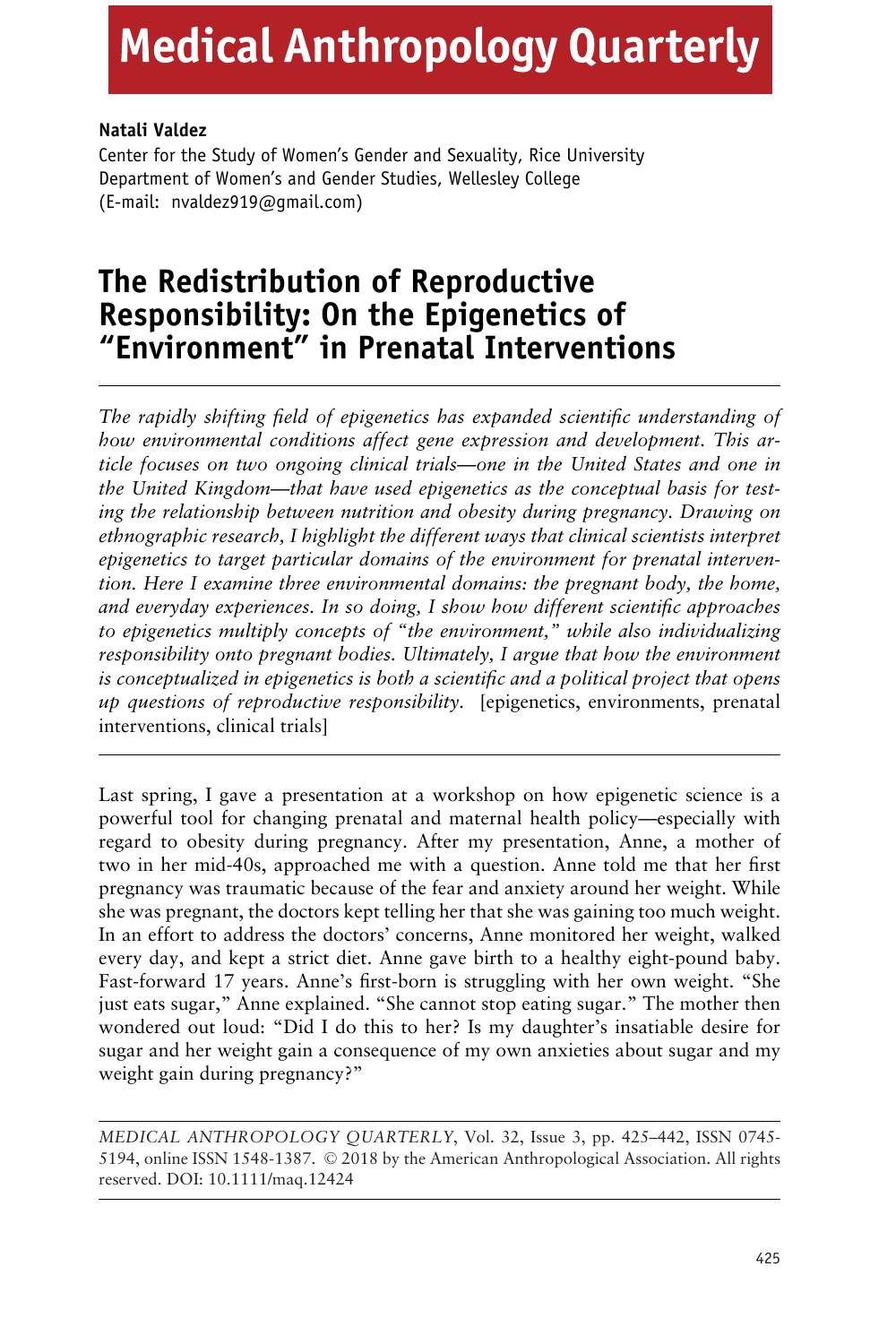Anne's question reflects an interpretation of epigenetics that correlates her own eating and behavior during pregnancy with future health outcomes. Her feelings of responsibility and guilt for having "done this to her daughter" are connected to a historical, political, and scientific framework that targets women's bodies and behaviors as the only ones responsible for the health and development of their children (Ginsburg and Rapp 1991; Rapp 1999; Riessman 1983). In my response to Anne, I took care to emphasize that the potential epigenetic effects on fetal development during gestation are influenced by many different and *unpredictable* environmental factors such as toxic exposure, food production processes, past trauma, and poverty (Guthman and Mansfield 2012). I also stressed that the influence of one scale of the environment—such as the uterine environment—compared to another is still not well understood.

In my research, I found that pregnant women were increasingly targeted for nutritional interventions in the name of obesity and diabetes prevention efforts. To understand how pregnant bodies became environmental sites for intervention in the postgenomic era, I examined clinical trials that used epigenetics as the conceptual basis for testing nutritional interventions on ethnically diverse pregnant women who were deemed obese. In the case of obesity during pregnancy, epigenetic science bridges the decisions that women make about their weight and diet with the future health of their children and subsequent generations. Although epigenetic science claims that women who are obese during pregnancy have a higher risk of having children that are obese and diabetic (Barker 1992; Barker et al. 1993; Gillman et al. 2008), other interpretations of epigenetics also make clear that the risk is contingent and unpredictable (Niewöhner 2011). In what follows, I argue that the different biomedical frameworks used to translate epigenetics into prenatal clinical trials create certain environmental targets and interventions, which has consequences for the (re)distribution of reproductive responsibility.

# The "Environment" in Epigenetics

As a result of the growing scientific and public attention around epigenetics (Meloni and Testa 2014), the environment has reemerged as a significant factor in genetic development and inheritance. I say reemerged because the role of the environment in genetic development has had a capricious history that can be traced in and out of evolutionary science (Jablonka and Lamb 1995, 2005). Presently, epigenetic science, as it appears in what is often referred to as a "postgenomic paradigm," reflects the renewed focus on studying the environment as an active agent in genetic regulation and expression (Rapp 2011; Richardson and Stevens 2015).<sup>1</sup>

Broadly defined, epigenetics refers to the study of gene–environment interaction and genetic expression. However, the definition of epigenetics has changed over time. When Conrad Waddington first coined the term epigenetics in the mid-1900s, it was derived from the term epigenesis, or the process of development through differentiation (Holliday 2006; Hurd 2010; Szyf 2009). Waddington explained that epigenetics was the study of the interaction of genes and epigenesis (Waddington 1956). In current understandings, epigenetics can include a variety of mechanisms involved in genetic programming such as DNA methylation, histone modification, and noncoding RNAs, as well as the regulation of chromatin structure and gene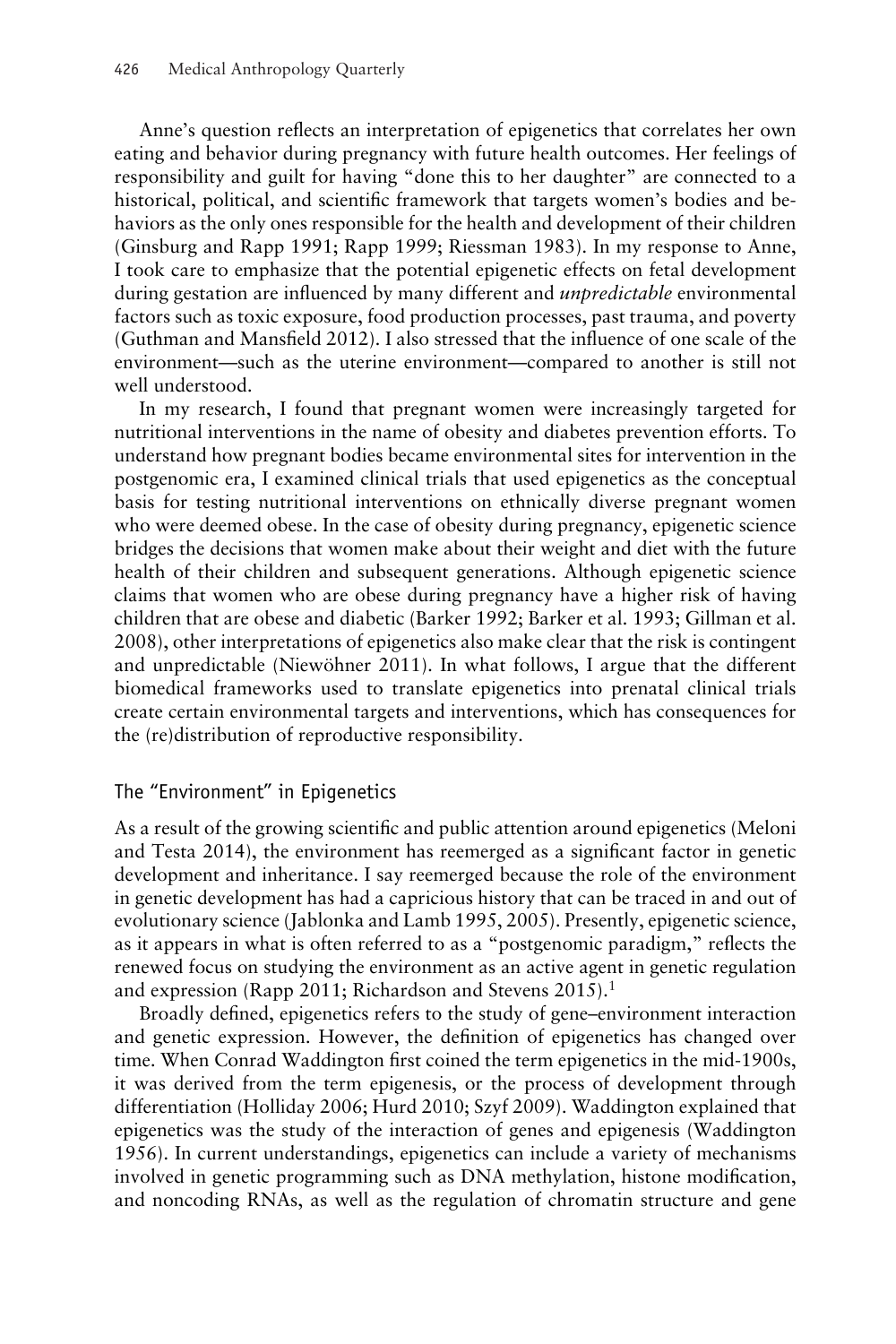expression (Bird 2002; Feinberg 2007). In addition, epigenetics can also include genome–environment interactions, and epigene–environment interactions (Lappe and Landecker 2015). In what follows I use the general term epigenetics or "epigenetic science" because the trials that I observed did not specify any particular subfield of epigenetics, but still engaged with ideas from nutritional, molecular, and environmental epigenetics as well as developmental origins of health and disease (DOHaD). This ambiguity reflects the unstable boundaries in the (sub)disciplinary formations within epigenetic science and epigenetics as a way of thinking. In describing the contours of epigenetics as a phenomenon, I also risk using the term as if it is a stable coherent thing.

In my analytical approach, I situate ideas of the environment in epigenetics from within science and technology studies (STS). STS research on epigenetics shows how concepts of exposure, scale, space–time, and molecularization animate the environment (Pickersgill et al. 2013). In current epigenetic literature, the environment encompasses that which is both inside and outside the body. The environment is at once *exposure* from inside the body, including cells, organs, as well as the microbiome and *exposure* from outside the body, including the natural built environments (Landecker 2011; Landecker and Panofsky 2013). Importantly, though, epigenetic theories do not necessarily imply a division between inside and outside; rather, epigenetics emphasizes that the environment occurs on different *scales*, from the cellular level all the way to the atmospheric level (Shostak and Moinester 2015). Further, Niewöhner's work highlights how environments in epigenetic research are "spatiotemporal contexts" (2011, 290). For instance, Lappe's work on autism highlights how the timing of environmental stimulation is a key component to understanding epigenetic modifications (2014).

Another key theme across STS literature on epigenetic science is the molecularization of the environment. By interviewing scientists who work on gene–environment research. Darling et al. (2016, 58) found that scientists conceived of the environment as "anything non-genetic." In the context of environmental health research, Shostak (2013) highlights how the molecularization of the environment dramatically shifted understandings of exposure to the molecular level and increased dependence on biomarker technology. In Alzheimer research, Lock (2013) shows how the prioritization of the molecular scale through the intense focus on biomarkers reflects a reductive approach in epigenetic science. Biomarkers enable the molecularization of the environment, and they can obscure an individual's cultural or personal experience (Abu El-Haj 2007). Overall, the molecularization of the environment enables the individualization of environmental impacts.

In my interpretation, what counts as the environment is also directly related to the biomedical frameworks applied in measuring and tracing environmental factors to changes in genetic expression. Different approaches to epigenetics will focus on distinct areas of the environment. For a neuroscientist who studies epigenetics and brain plasticity, the environment or environmental stimuli can include daily experiences (Szyf 2009; Weaver et al. 2006; Yehuda et al. 2016). For a molecular biologist, environmental stimuli can refer to exogenous material like methyl groups that attach to DNA sequences (Darling et al. 2016). Moreover, for a scientist working at the National Institute of Environmental Health Sciences, environmental agents are defined as "mold, pesticides, air pollution and some foods and medications"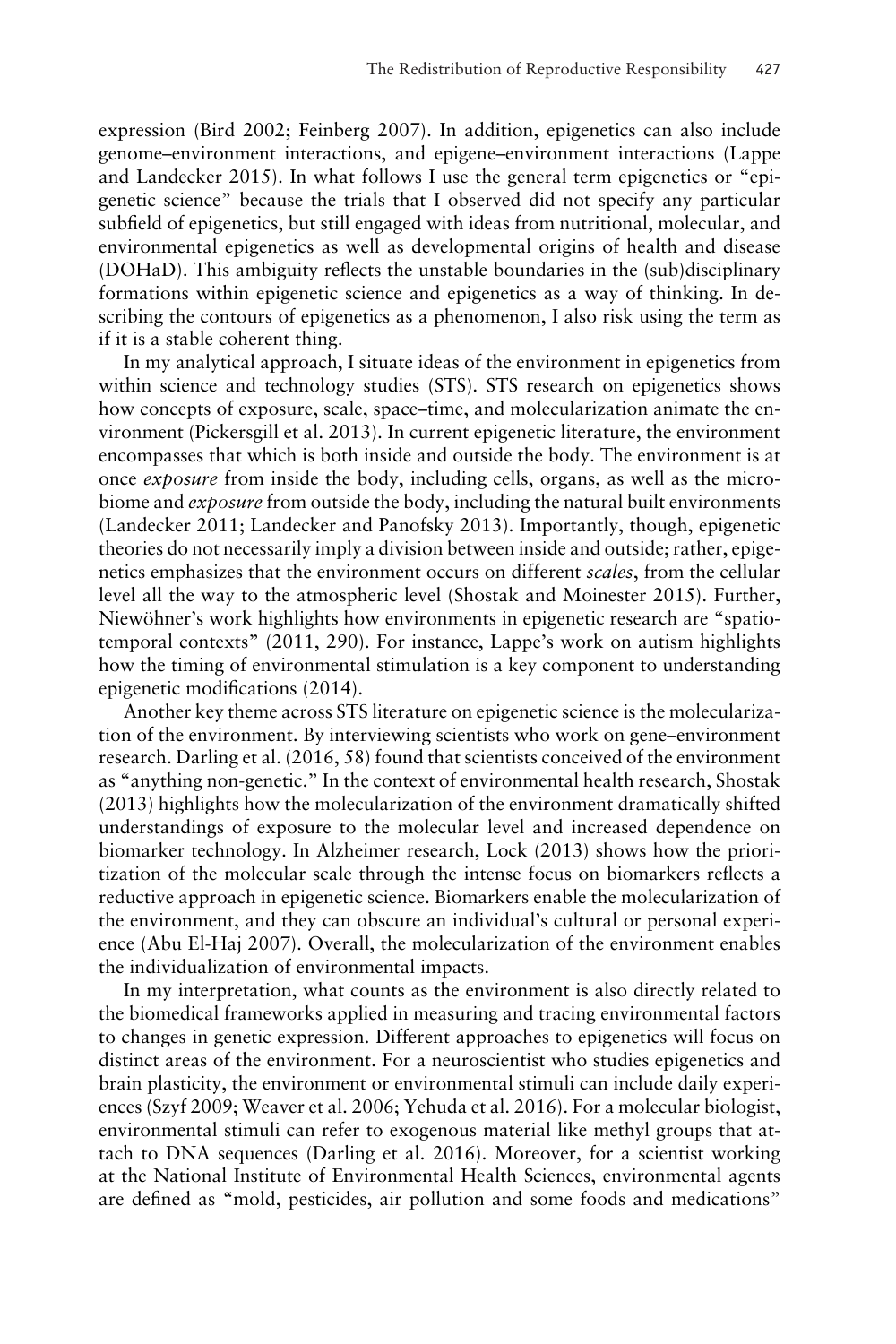(NIEHS 2017). The various ways that environmental targets are rendered visible and intervenable in the application of epigenetics also creates certain forms of responsibility and not others.

# Responsible Environments

From my reading of the STS literature, environments are multiple, porous, scalar and spatio-temporal, but in practice this proves difficult to methodologically study in randomized clinical trials. For instance, as I explain below, the maternal environment is not isolated from home environments or toxic atmospheric environments, yet the maternal environment is studied as if it were a controlled and contained environment. In the pregnancy trials I studied, participants lived within environments of stress, pollution, violence, and racism—social phenomena that are hard to control for in a randomized clinical trial. More significantly, the hyper focus on maternal environments justifies targeting women's bodies and behaviors for interventions as if they were the only environments responsible for adverse health outcomes in future generations (Maher et al. 2010; Richardson et al. 2014; Warin et al. 2012).

Despite the complex role of environmental factors influencing health outcomes, scientific discourses often collapse the whole environment to the maternal environment (Kenney and Müller  $2016$ ) and target the maternal environment as the first source of environmental exposure for developing fetuses (Singh 2012). Richardson's work underscores how women's bodies increasingly become what she calls "maternal vectors" or "an intensified space for the introduction of epigenetic perturbations in development" (2015, 221). In South Africa, Manderson shows how the increased focus on women as "foetal containers" reinforces the idea that women are "vehicles of poor intergenerational health" (2016, 154). In my own observations and interviews with scientists, I found that pregnant women were framed as "windows into the health of future generations." Pregnant women with a high body mass index (BMI) are also framed as having "risky wombs or intrauterine environments" (McPhail et al. 2016). Further, within the postgenomic paradigm, the individualized responsibility, blaming, and risk placed on pregnant women and mothers is also shaped by race and class (Mansfield and Guthman 2015; Saldaña-Tejeda Forthcoming).

The framing of women's bodies as responsible and intervenable environments, in the name of disease prevention for future generations, is not new. Feminist historians and anthropologists have traced the emergence of population health and eugenics to state-endorsed projects that targeted pregnant bodies and mothers as ways to maintain the social and biological (re)production of future citizens and soldiers (Davin 1978; Ginsburg and Rapp 1991; Stoler 1995). Feminist scholars of color bring crucial attention to how the practices of targeting women's bodies for health interventions have unequally focused on brown and black bodies (Bridges 2011; Gutiérrez 2008; López 2008; Mullings and Wali 2001; Roberts 1997). In addition, scholars guided by reproductive and environmental justice paradigms expose how concepts of the environment are inextricable from race and reproduction (Sasser 2013).

My intervention into the social and theoretical examination of epigenetics focuses on using ethnographic data to illustrate the effects of epigenetic frameworks on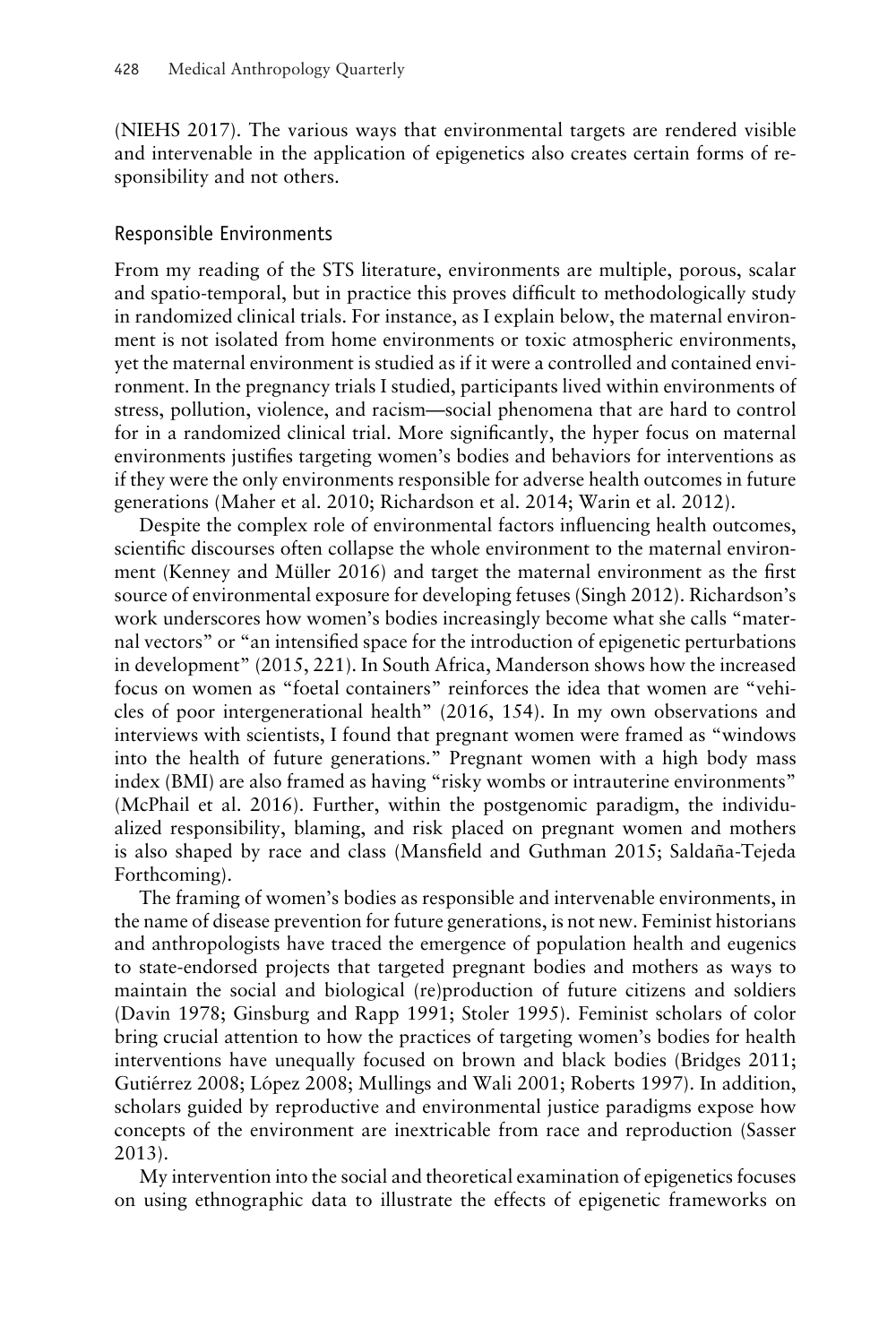pregnant women. Whereas much of the literature has focused on discursive analysis of scientific media, my work explores the clinical translation of epigenetics in the design of prenatal interventions, on the ground. Conceptually, my approach attends to how women's bodies (especially brown and black bodies), have a long history of being marginalized while remaining at the center of certain scientific enterprises (Benjamin 2013; Landecker 2000; Tallbear 2013). My aim is to spotlight the ways in which epigenetic knowledge and practice can both reinscribe older prescriptive models of genetics and race (Abu El-Haj 2007; Mansfield and Guthman 2015), *and* provide an entry point for challenging those same models. Epigenetics has the potential to help us reconceptualize what counts as the maternal environment and responsibility. However, as I show below, this opportunity is restricted by the experimental designs of current studies. Finally, my approach to epigenetics is one that foregrounds what happens when multiple and intersecting scales or domains of the environment are in play. I argue that rather than talking about epigenetics as a monolith, we thus might talk about a collection of epigenetic adaptations, which emerge from different disciplinary approaches and interpretations. Like epigenetics itself, *epigenetic adaptations* refers to the adaptations of epigenetic knowledge that emerge from the various translations and experiences of epigenetic theories *in situ.*

This article, based on ethnographic fieldwork and data collection, explores the clinical experience of the environment—specifically, how different scientific approaches and interpretations of epigenetics turn particular domains of the environment into targets for intervention. Here I focus on three domains: pregnant bodies as environment, home as environment, and everyday experiences as environment. The flexible definitions of the environment are significant in the clinical translation of epigenetics because what counts as the environment influences the sites and types of interventions tested in evidence-based medicine. Moreover, the determination of what constitutes a risky environment (requiring intervention) generates material and bodily consequences for pregnant women.

#### Clinical Trials on the Maternal Environment

Between 2012 and 2014, I collected ethnographic data from two sites: the Smart-Start trial, in the United States, and the StandUP trial, in the United Kingdom. The SmartStart trial was funded by a multi-million dollar grant from the National Institutes of Health (NIH) and it is one of seven trials in a larger consortium. In the United Kingdom, the StandUP trial was a multi-million pound project funded by the European Union and the National Institute of Health Research that included five different sites across the United Kingdom. Although both clinical trials are funded by government organizations and are publicly available to research online, I have nonetheless changed the names of all people and clinical trial sites.

There are currently more clinical trials testing behavioral interventions of diet and exercise on pregnant women than ever before (Frew et al. 2014). In the United States alone, the NIH are funding more than 100 trials that test prenatal dietary interventions (NIH reporter 2014). The trials that I examine are framed as behavioral clinical trials that analyze the effectiveness of nutritional interventions. The key difference in the nutritional interventions is that the U.S. trial focused on gestational weight gain, and the U.K. trial did not. Instead, the U.K. intervention focused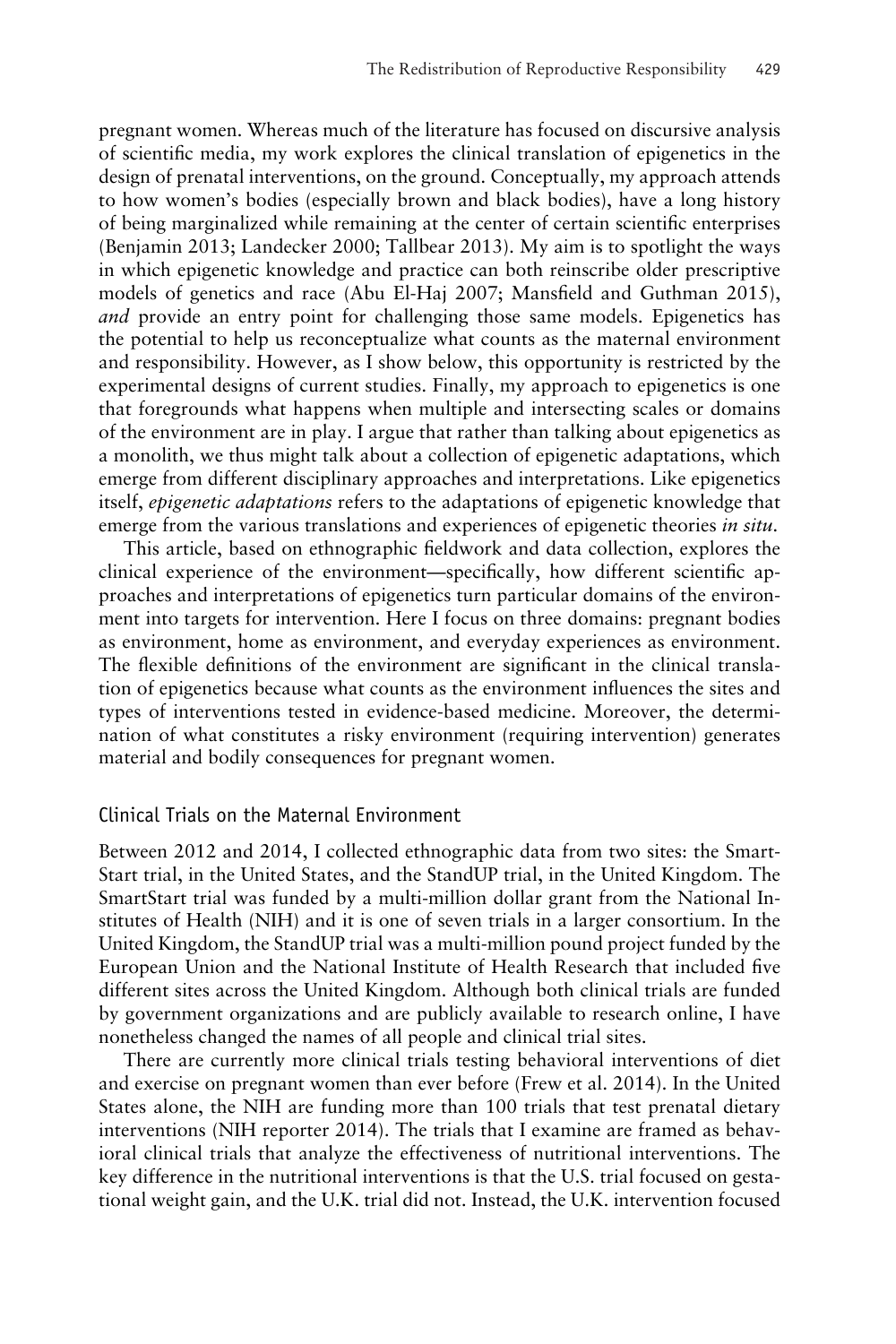on providing educational tools and goals to help women eat a low glycemic diet. The U.K. intervention emphasized that it was not a diet for weight loss and did not focus on weighing or counting calories; whereas, the intervention in the United States focused entirely on calorie consumption and weight control.

The different approaches in the interventions reflect the distinct national health policies on maternal nutrition held in the United States and the United Kingdom. The Institute of Medicine (IOM) in the United States recommends that women who have a high BMI should not gain any weight during their pregnancy, or should limit their weight gain to half a pound per week during gestation (IOM 2009). However, the National Institute for Health and Care Excellence (NICE) in the United Kingdom claims that gestational weight gain is not a reliable indicator for healthy pregnancies, and they do not promote weighing women during pregnancy nor do they provide any weight recommendations for pregnant women (NICE 2010).

As a multi-sited ethnography, my work emphasized the connections across different spaces, networks, and actors (Marcus 1998). Both trials stand as international case studies and reflect the limits of standardization and universalization in scientific knowledge production. The key differences to note here between the U.S. and U.K. sites have to do with the different national health care systems and policies, the different ethnic populations that were targeted, and the different scientific expertise of the principal investigators at each trial. For instance, since the United Kingdom has the national health care system (NHS) that integrates, research, care, and medical training, the clinical trial in the United Kingdom was centrally run from within a NHS teaching hospital, which delivered over 2,000 babies annually. The other participating sites were also connected to local hospitals. In addition, all of the data at each site were sent back to the central location for analysis. In contrast, the structure, organization, and recruitment of the U.S. consortium was dispersed across different hospitals, clinics, and research institutions. At the site I observed, it was challenging to recruit pregnant women because they had to ask permission from individual private and public clinics to recruit their pregnant patients.

For data collection, I focused on examining the perspectives of each trial's designers and participants. To illuminate the trials from the perspective of the research participants, I followed the pregnant subjects through their clinical trial journey. I observed the recruitment process, consent, data collection, and the implementation of each intervention. To understand the design and implementation of the trial from the staff's perspective, I interviewed individual staff members and collaborators for both sites, including research assistants, midwives, consultants, health trainers, and principal investigators. Those responsible for designing and monitoring the trial implementation hailed from a range of scientific disciplines including physiology, psychology, and midwifery.

At the SmartStart trial, I participated as a volunteer staff member. Since I had previous experience working on nutritional interventions and had an advanced degree, I was trained as an interventionist. I recruited participants, collected biospecimen and survey data, and delivered the intervention to the women in the treatment group. As both ethnographer and staff member on the SmartStart trial, I gained first-hand understanding of the pregnant participants' lives, challenges, and their social conditions. As a feminist ethnographer, my analytical approach and methods are intended to reveal the taken-for-granted and often obscured roles of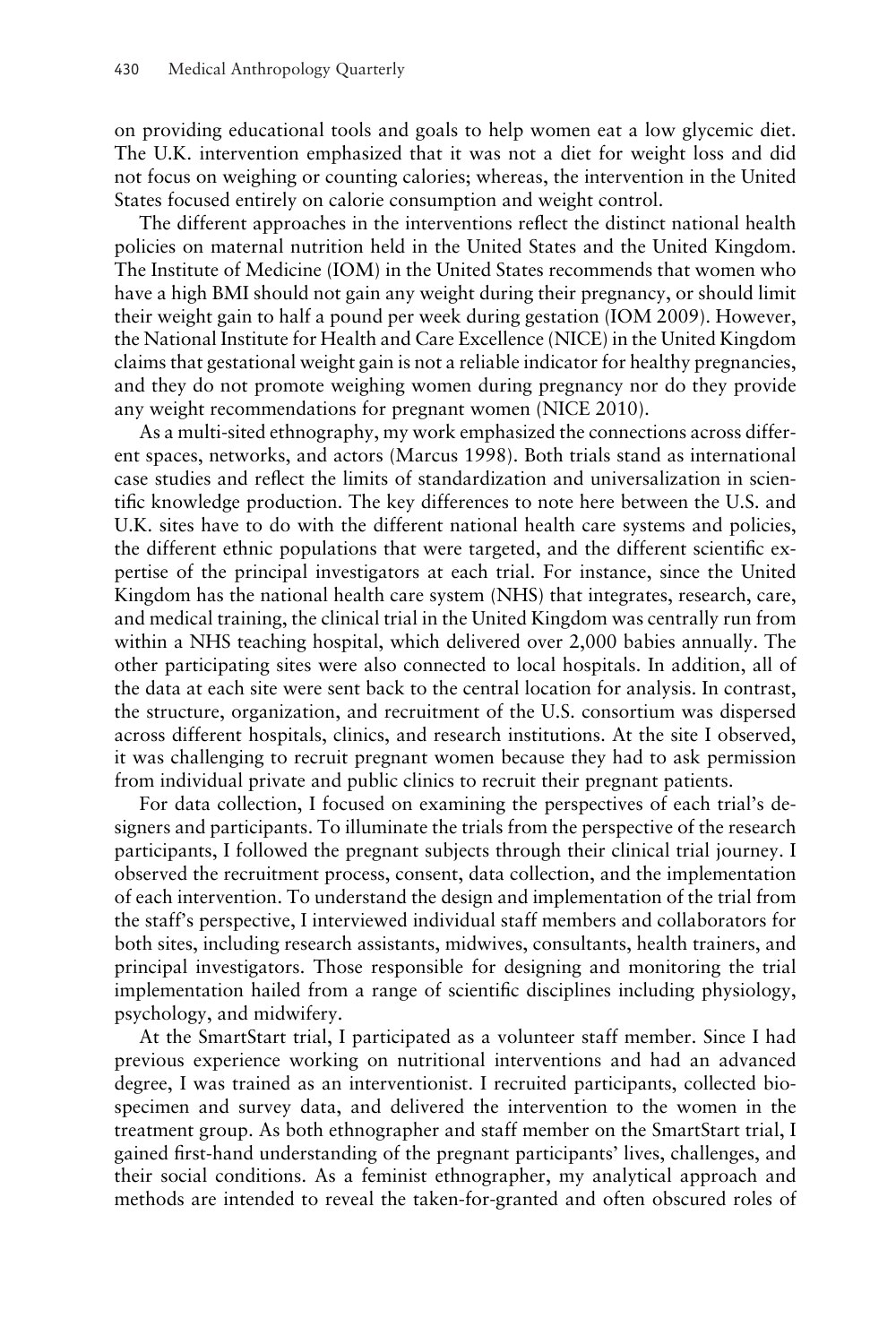race, gender, and power in the production of scientific knowledge (Benjamin 2013; Franklin 1995; Traweek 1988).

### Pregnant Bodies as Environments

One of the first ways that environments came into view in the studies I observed could be seen in the animal models used as a basis for the clinical trials. The principal investigator at the StandUP trial, Dr. Smith, a physiologist by training, explained at a conference:

We do a lot of our work in animal models. We go backwards and forwards between animal models and the clinic. And these models are incredibly important to us. For our animal models we give rats and mice absolutely delicious things to eat, and then they get fat and then we make them pregnant, and this is a good model of obstetric obesity. And we've been looking at the *children* when they grow up, or the offspring of these rats and mice, and it's extraordinary. They have very high blood pressure, they become fatter, and they have abnormal glucose control. Therefore, we believe that the fetal development is very susceptible to the *maternal environment* and that it predisposes children to disease as they are exposed to these metabolic conditions in utero (emphasis added).

Dr. Smith cites her published research to argue that animal models provide evidence for the adverse effects of maternal obesity on *human* offspring. The use of animal models to understand environmental epigenetics in humans is common practice. For instance, Michael Meany and Moshe Szyf, geneticists at McGill University, use animal models to make the case that "maternal care" can influence fetal programming (Weaver et al. 2004). By showing how the PI uses animal models at the StandUP trial, I emphasize how her methods and expertise shape her understanding of environmental targets for prenatal interventions in humans. It is through the animal models that certain environmental targets are constructed as important in the design and implementation of the prenatal interventions. As a physiologist interested in metabolic disorders, the PI focused her attention on how the maternal metabolic environments of the rats could affect the development of fetal rats.

In Dr. Smith's rat models, maternal and metabolic environments are prioritized while other aspects of the environment disappear. What about the temperature of the laboratory, or how scientists handle and force-feed the rats? Those aspects are also a part of the maternal rat environment and the rat fetus's environment. The underlying assumptions involved in translating animal models to human interventions, or assuming the standardization of animal environments in laboratory settings is a classic concern in STS (Freccero 2011; Haraway 1997; Thompson 2013; Wolf 2010). For instance, Kenney and Muller point out that the animal model by Meany ¨ and Szyf (Weaver et al. 2004), mentioned above, focused entirely on motherly behavior (characterized as licking and grooming), which "black-box[es]" other aspects of the environment like the "cage, food, the other rat pups" (Kenney and Müller 2016, 31).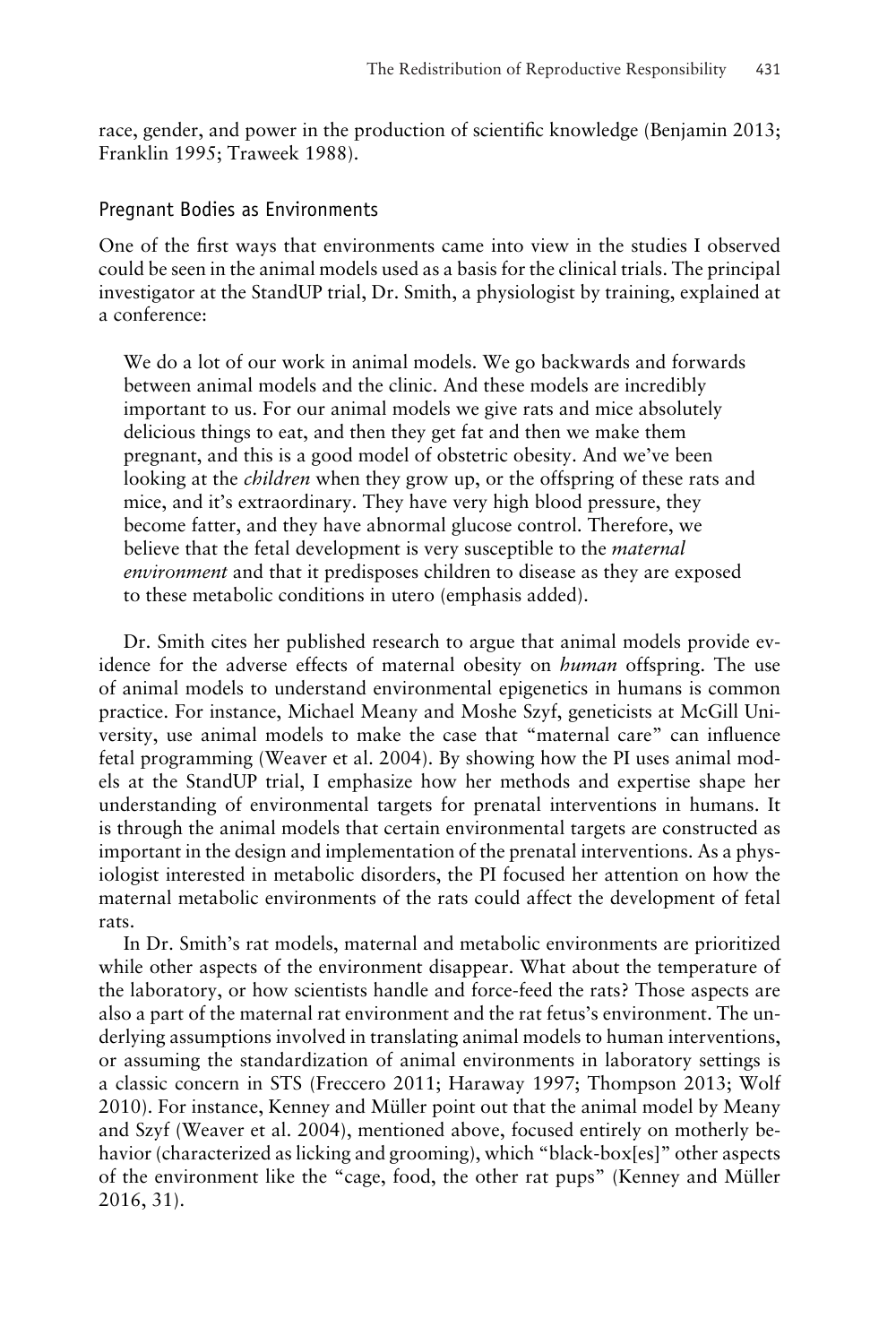By ethnographically examining the clinical translation of the rat models to human interventions, I find a similar set of insights. For instance, like the rat models, other aspects of the women's environment such as housing, toxic exposure, and stress did not count as key environmental targets in the clinical trial implementation. In the prenatal intervention, the aim was to change the food entering the pregnant body, which affected the maternal metabolic state and the intrauterine environment. By standardizing and controlling other scales or domains in the lab, the pregnant body emerges as the key environmental target for intervention. In this way, the animal models show us what selected parts of the environment emerge as significant and how those selected factors are then correspondingly applied or assumed in the clinical experimentation on pregnant women.

The point I underscore is that while Meany, Szyf, and Dr. Smith all use animal models to focus primarily on the maternal environment, a key difference across the studies is what emerges as the environmental target for intervention. Meany and Szyf selectively focused on the licking and grooming as key environmental factors that influence genetic expression in the pups (Weaver et al. 2004). Dr. Smith focused on the maternal metabolic state of the rat, which is why the rats are force fed to replicate an "obesogenic" maternal environment. The environmental targets are different in each study because they are approaching, interpreting, and translating the animal models in distinct ways based on their distinct expertise.

The different ways in which environments are conceived directly affect the kind of interventions that are designed. In the Meany and Szyf study, they claim that intervening on "motherly behaviors" can impact (and potentially even reverse) epigenetic modifications in genetic expression (Weaver et al. 2004). In Dr. Smith's animal models, the environment that is targeted for intervention becomes the maternal metabolic environment, which influenced her choice on designing a nutritional intervention for pregnant women.

At the same conference quoted above, Dr. Smith explains that through her animal models she has found "that the *maternal metabolic state* plays a very important role in the future risk of disease in the developing child  $[\ldots]$ . The suggestion, which is not unusual, is that the *intrauterine environment* has a prolonged effect on the health of the child" (emphasis added). The PI's understanding of environment incorporates a temporal as well as a spatial component. The "future risk of disease" and the "prolonged effect on the health of the child" reflect a temporal understanding of how environmental modification can be carried across time and space. There are two key assumptions that undergird the PI's notion of epigenetic environments; one aspect is that scales of the environments can be controlled and standardized through experimentation, and the other is that the pregnant body can be studied as a temporal environment that extends into the future.

The relationship between parts of the maternal environment to the whole maternal environment is selectively rendered visible through the scientist's expertise and use of animal models. This particular approach emphasizes pregnant bodies as environments for fetal development, rather than bodies situated within multiple scales of the environment. Duden's (1993) and Casper's (1998) work offer ways of understanding how the fetus becomes the main focus while the pregnant person disappears from view by being reduced to an environment or space for fetal development. Overall, the selective prioritization of the maternal metabolic state,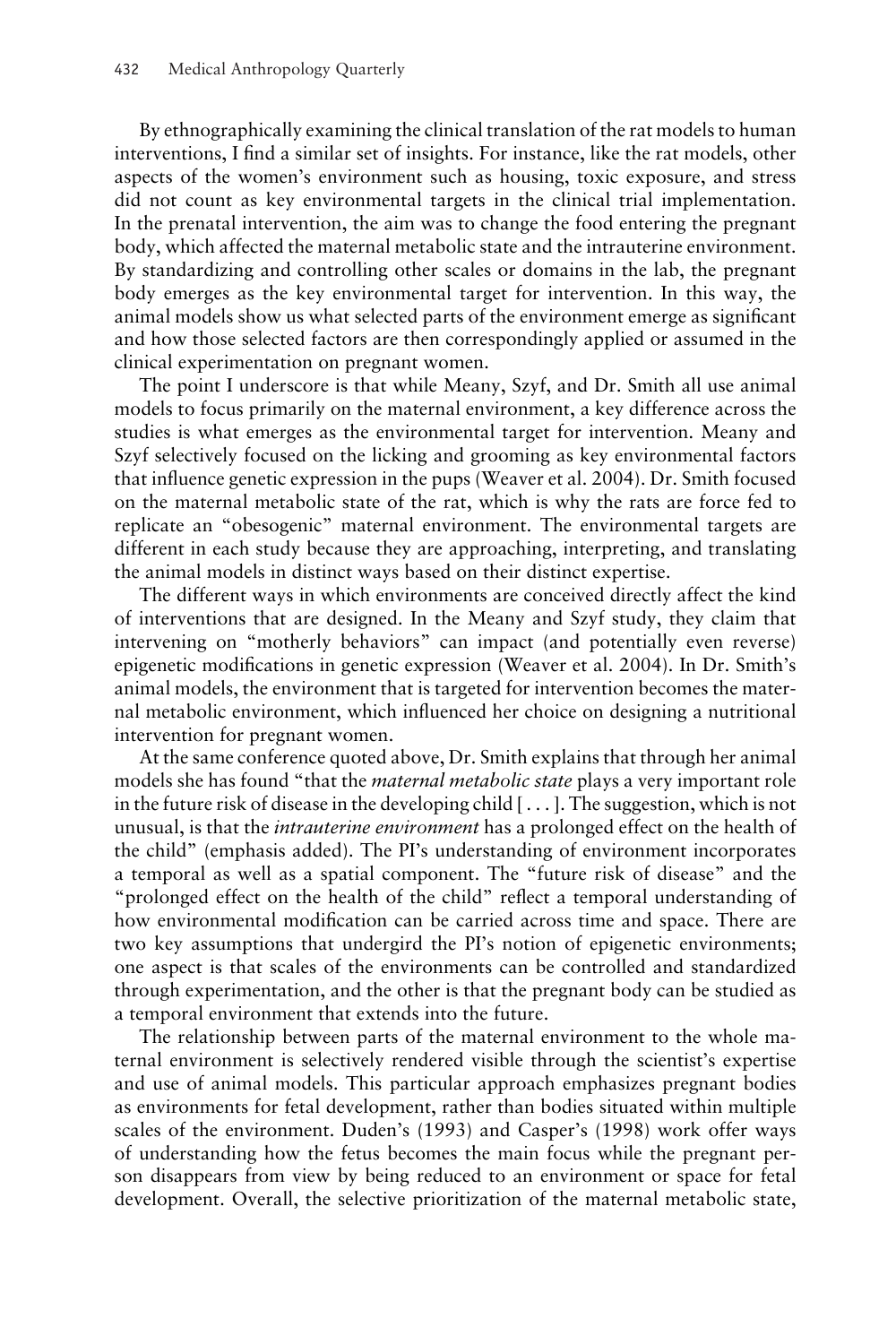intrauterine environment, or fetal environments individualize responsibility onto mothers and obscures women's (and rats') lived experiences; experiences that are not part of the environment that matters in these particular applications of epigenetic science.

#### Home as Environment

Dr. Jones, the PI for the SmartStart trial is a health psychologist by training, and she offers a different set of insights on what counts as an environment in her studies. Whereas the StandUP trial focused on the metabolic state or intrauterine environment, the SmartStart trial focused primarily on the idea of the home environment. In addition, Dr. Jones did not use animal models, but instead applied her expertise in nutrition and health counseling to design and implement nutritional interventions on pregnant women, who were classified as overweight and obese. Twenty years ago, when Dr. Jones began her work on behavior, obesity, and pregnancy, the research was situated primarily in the field of health psychology. However, with the resurgence of epigenetics, her work became meaningful for understanding how nutrition during pregnancy changes genetic expression in fetal development, *and* how maternal behavior during early development may also affect gene expression.

The main goal of the SmartStart intervention was to minimize weight gain. Following the recommendations published by the IOM, pregnant participants in the intervention group were counseled to limit their weight gain to only a half a pound per week during their pregnancy. To meet the weight gain goal, the women in the experimental group had to follow a strict meal plan that included meal replacement beverages. In addition, each participant had to meet physical activity goals and meet with a nutritional counselor every other week throughout their pregnancy. The intervention is rigid by anyone's account; however, the participants are not forced to do anything, and compliance varied across participants. The strict meal plan aimed at monitoring weight gain and calorie consumption. Exposure to food, or calories, was associated with weight gain, and different home environments indexed different kinds of food exposure.

In Dr. Jones's words, "the intervention is an intensive environmental manipulation because we are *reducing exposures to food*, and so it is a pretty intensive approach to reduce intake of food—we tell them exactly what to eat, when to eat, and what not to eat, and give them something to use instead of eating" (emphasis added). When I asked what exactly she meant by "reducing exposure to food," Dr. Jones responded by saying that for instance, "having a meal replacement shake [instead of a sandwich], you're not having ham and cheese and bread, and mayonnaise, and mustard, and everything else that you could put on a sandwich, you just have this one thing, and you don't have all the excess food in the house." In Dr. Jones's perspective, she reduced pregnant woman's exposure to food by literally reducing the availability of food in their homes. Food as exposure and exposure to food seem to be two sides of the same coin. If food acts as an environmental factor in the uterine environment, then reducing the exposure to food in the home environment is by extension another way to reduce the food that enters the uterine environment. As such, food as an environmental factor is meaningful at both the scales of the home environment *and* the uterine environment.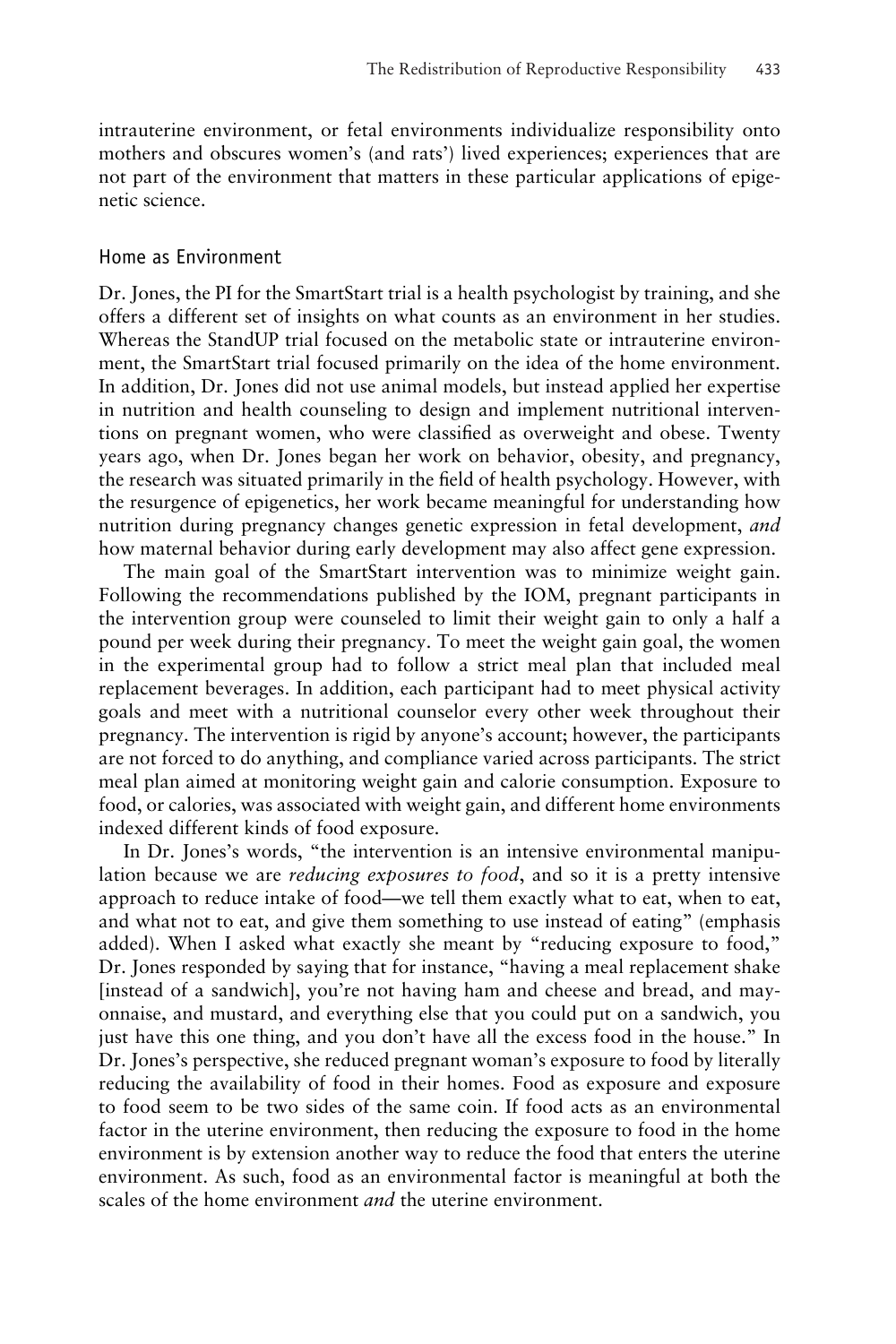Dr. Jones further characterizes the home environment as follows: "I think we can change their home environment and I think that is exciting because of the babies who are going to come and play and develop in that home environment. I think the women in the intervention will have a more healthy home, food, and exercise environment." For Dr. Jones, the home environment is both a psychological factor in changing behavior, and within the epigenetic literature, it can also act as an environment that influences biological and social development. Following her description of the home environment, I asked her about how the SmartStart trial specifically intervenes in women's behaviors and environments.

On a basic level, we are giving the women scales, measuring cups, pedometers. We give them some environmental cues. We are asking them to exercise, so that usually leads to more sneakers around the house, or gym clothes around the house and yoga tapes and exercise tapes. We can manipulate it here and there, but I think in this study it is more exercise cues, and some dietary cues, meal plans and shakes. That is manipulating their home environment. We also tell them to do a cabinet clean out; to take out all the junk from their home.

In the excerpt, Dr. Jones explains that tennis shoes, exercise tapes, or the types of food in the kitchen cabinets are all aspects of the home environment that can affect or "cue" behavior, which then affects what kind of exposure to food people have. The woman's behavior, along with what kinds of things she includes into her home environment can, by extension, affect the food that the developing fetus is exposed to and the home environment in which the future child develops. In this way, the pregnant body is the intermediary environment between the fetal environment and the home environment.

In both trials, the principal investigators render the environment in different ways, which make certain epigenetic environments subject to examination and intervention and not others. At the SmartStart trial, the maternal environment is shaped by calories and it includes the home environment. Whereas in the StandUP trial, the key design aspects of the nutritional intervention were informed by the animal models, which focused on the maternal metabolic environment. The different ways that experts approach, monitor, and categorize environmental targets shape the different kinds of interventions that are designed and implemented. However, regardless of whether scientists refer to home environments or intrauterine environments, the same body is targeted for intervention and held responsible and accountable.

Moreover, the home environment rendered in the scientist's imaginary indexes a particular socioeconomic status. For instance, some home environments do not have the extra funds to buy exercise equipment or to fill the kitchen cabinets with calorie-controlled snacks or even fresh produce. Some home environments are situated within larger community environments referred to as "food deserts," which do not have affordable or healthy food (Walker et al. 2010). Assuming that the home or maternal environment is stable, safe, and controllable allows for the intervention to target individual behaviors rather than targeting interventions at the level of community and state policies. Framing the home or maternal environment through food,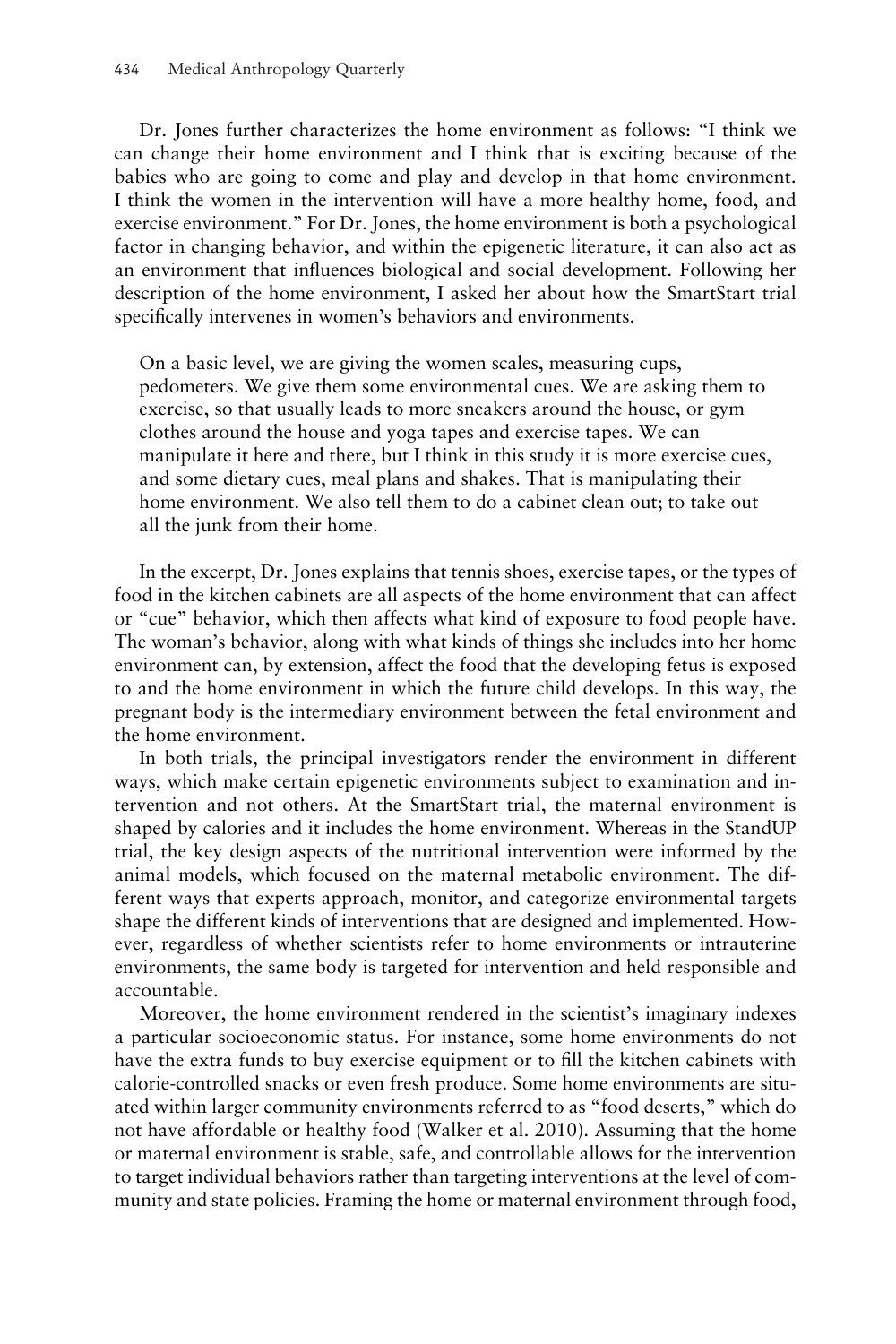behavior, and choices enables the responsibility and accountability to be centered on individual bodies. If scientists were to imagine a different maternal environment, one that takes into consideration the multiple scales of intersecting environments at play—it would no doubt redistribute responsibility beyond the individual alone.

#### Everyday Experiences as Environment

In the clinical trials I observed, monitoring weight, diet, and the food available in one's home environment were framed as individual and behavioral choices. However, as Mullings and Wali state in their work on reproduction in Harlem: "[W]hat appear to be personal risk factors and individual lifestyle choices are best understood in the context of a larger structure of constraints and social choices conditioned by race, class, and gender" (2001, 2). Moreover, environmental contexts are not only structured by gender, race, and power, they also shape material conditions of *exposure* for individuals (Agard-Jones 2016; Alaimo 2016) and for pregnant bodies (Davis Forthcoming; Menzel Forthcoming). The "larger structures," which can also shape epigenetic modifications, are illustrated in greater detail through the experiences of the pregnant participants. Drawing from conversations in medical anthropology, feminist STS, and reproductive justice paradigms, my analysis of the pregnant participants' experiences emphasizes how race, gender, and class shape their conditions of exposure.

Based on my work as a nutritional counselor and interviews with other nutritional counselors at the SmartStart trial, the intervention visits were rarely about the food that the pregnant participants ate. That is, the intervention visit itself was entangled with the pregnant women's families, work schedules, transitions, unemployment, evictions, and childcare. The conversations during the nutritional interventions were less about calories or weight and more about managing life in general.

To illustrate the different experiences of the pregnant participants, I turn to an ethnographic case that I call Participant Iris. The ethnographic case illustrates similar issues that different participants experienced, but I have modified identifiable details so that it cannot be traced back to one individual. In so doing, I maintain the anonymity of the different participants I worked with while at the SmartStart trial. Iris's case highlights some of the patterns I observed across different participants but does not intend to stand in for all of the women's experiences.

Iris is a woman of color who is deemed obese and volunteers to participate in a clinical trial. At the SmartStart trial, the majority of women who I worked with and observed were women of color. The study protocol stated that the target enrollment for the trial site that I observed was 50% Hispanic and 50% non-Hispanic women. In conversations with staff members, the term Mexican American was often used to reference the Hispanic group. Since I spent much of my time recruiting and delivering the intervention at the public clinics rather than at the private clinics, Iris's case is representative of the participants I observed who were from a lower economic class.

The trial protocol defined the patient population at the public clinics as more ethnically diverse, lower socioeconomic status (SES), and younger, compared to the private clinic population, which had older patients with high SES. Although the trial aimed to recruit an equal number of participants at different income ranges,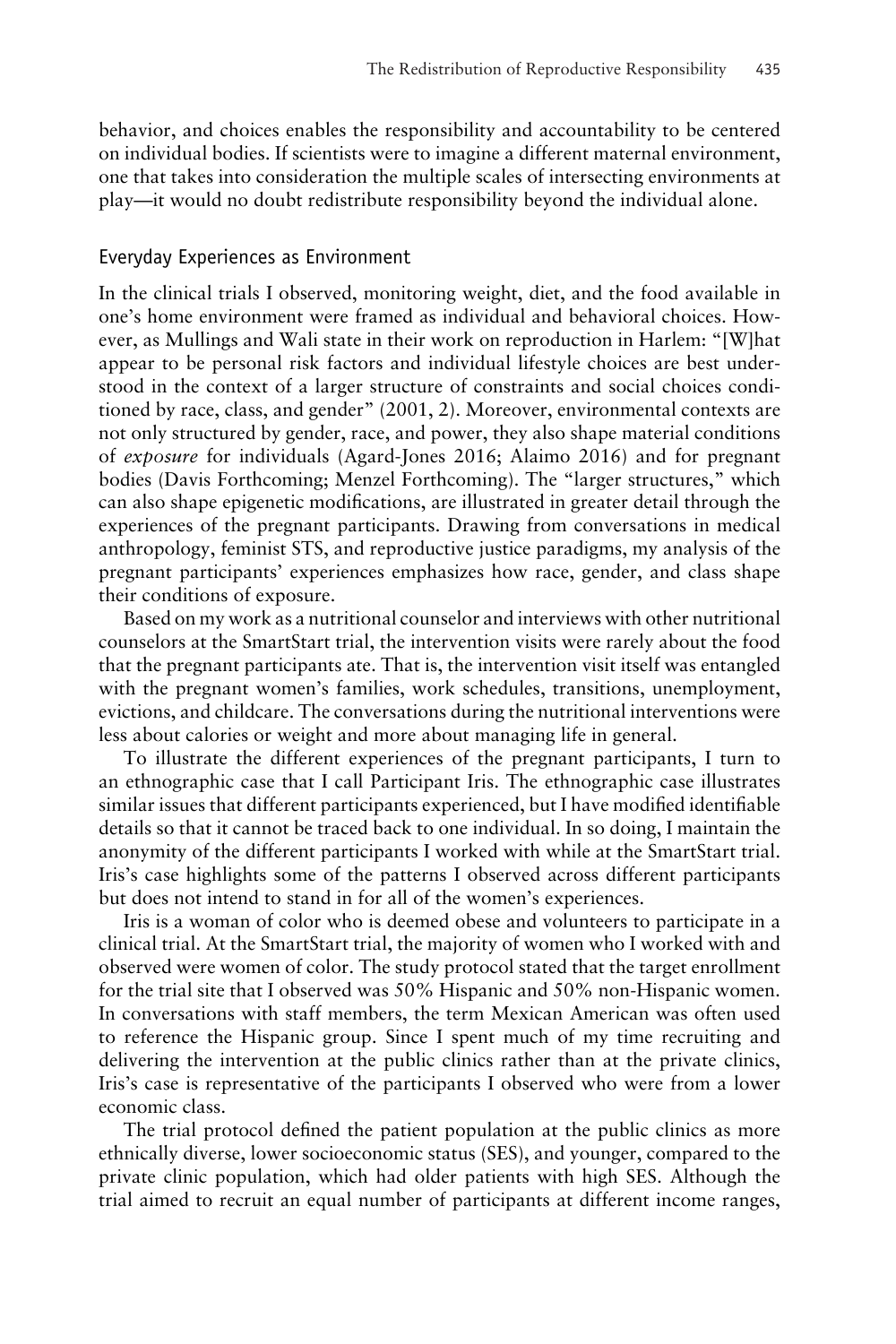it was difficult to implement it. On a basic level, it was hard to recruit pregnant overweight women for nutritional interventions, and it was harder to recruit them from private clinics for a wide variety of reasons related to insurance systems, access, and attitudes toward clinical experimentation. From my observations, the monetary incentive meant a lot to the women who were unemployed at the time, but it was not the only reason why women participated.

Iris had two kids and was pregnant with a third. She was active in her church and ate at the weekly potluck, which was one of the only cooked meals her family had each week. Money was tight since she and her husband were unemployed. Iris also suffered from depression, insomnia, and at 24-weeks gestation, she was diagnosed with gestational diabetes mellitus (GDM). Throughout the trial I observed symptoms of prenatal depression, and was trained to triage any serious cases to my supervisors, who were clinical psychologists. In addition, the trial identified a significant number of women with gestational diabetes. The higher rates of GDM among the participant population was due in part because the trial used a more conservative measure for diagnosing GDM compared to standard care. After Iris was diagnosed with gestational diabetes, she met with a dietician every other week and a diabetes specialist. Altogether, she had about eight health appointments each month including her participation in the clinical trial. Near the end of the pregnancy, she struggled with eviction and eventually she and her family moved out of their apartment to live with some in-laws.

At the weekly staff meetings, I presented Iris's case and the significance of her mental, emotional, and physical living conditions. However, I was reminded that I had to focus on delivering the intervention as it is delivered to everyone in a standardized manner. This reflects what is measured and what is not, or rather what is considered an environment to target and what is not. For instance, food may be an environment; using the meal replacement shakes may reduce the participants' exposure to food; and the intervention may change their home environment, but the stability of their income and housing are not considered measurable environmental factors in the randomized clinical trial.

Sometimes I felt conflicted asking about Iris's food journal, calorie goals, and steps she walked that week because she had other environmental factors to worry about. She usually preferred to talk about the immediate and material challenges she faced every day, and I would listen. Despite her stressful days, Iris kept coming to meet with me every two weeks. In the end, she delivered what the trial classified as a "healthy baby," and she met the trials weight gain goals. The study followed up with her six months after delivery to weigh her and her baby and take bio-samples for testing. The biomarkers they test will indicate whether or not the nutritional intervention changed any genetic expression by reducing the baby's risk of developing obesity and diabetes. What remains unchanged are the participant's living conditions.

The trial was not designed to target the environmental factors that emerged as significant in Iris's everyday experiences. During our intervention sessions, Iris commented that fast food was often cheaper than fresh produce. When I asked her about her steps and how she could fit in a walk during the day, she told me that she does not feel safe walking around her neighborhood. In addition, meeting the physical activity requirement was difficult because Iris suffered from insomnia and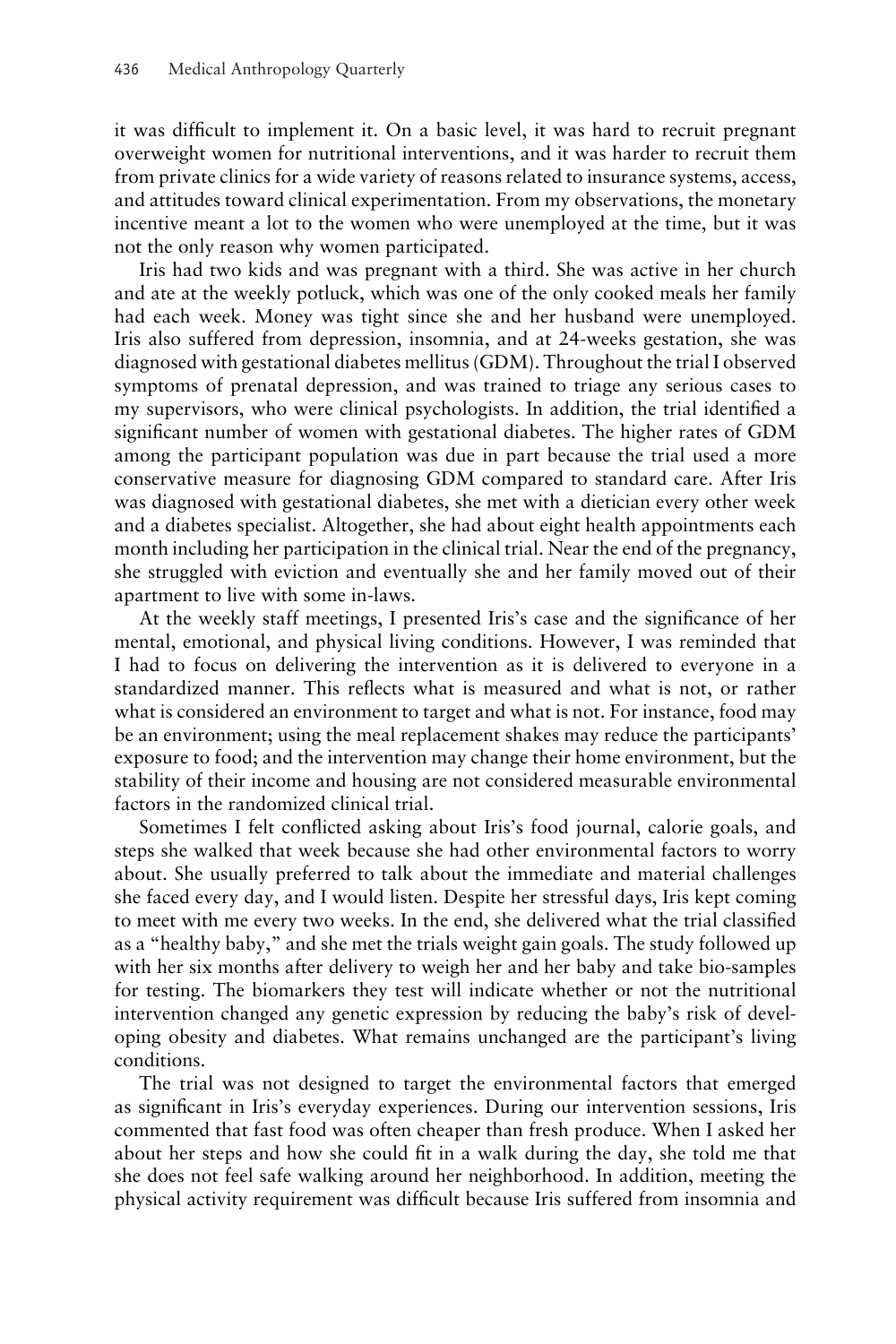depression, which made it difficult to feel motivated to exercise. Although it was laborious, Iris still kept attending, and even though she did not completely comply, she made an effort.

As an interventionist on the trial, I felt that multiple understandings of the environment competed for my attention and care. On the one hand, I saw how Iris's environment and living conditions influenced her health and emerged as an active force in the intervention visits; on the other hand, I had a concept of the environment from the SmartStart trial that focused on food or calories and the home environment. Further, what counts as "the maternal environment" from the participants' perspective indexes an entirely different set of concerns that implicate a different set of interventions. More importantly, the view of the maternal environment from the pregnant woman's experiences prompts us to reconsider the bodies that are held responsible and the environments that are targeted for intervention.

The effort to use epigenetics in these trials as a way of predicting genetic expression in the future obscures the multitude of social, political, racial, and gendered environments that influence the expression and possibility of health outcomes in the present. More specifically, focusing on changing what a woman eats during pregnancy in an attempt to reduce the risk of obesity for her child in the future overlooks the quality of life that may already affect marginalized people of color. Racial and gender disparities in health play a role in the development of people's lives and opportunity. Consequently, how we define the environments that come to matter in epigenetics is a political as much as a scientific project that compels us to reconsider the distribution of maternal responsibility.

# Conclusion

By exploring the experimental, clinical, and lived experiences of the environment, I show how different ways of knowing are always partial and influenced by perspective, expertise, or approach (Haraway 1988, 1989; Strathern 2004). Here, I have illustrated how bodies, homes, and lived experiences can be rendered as the environment through the clinical translation of epigenetic theories. Whereas the first two examples are situated within genetics, physiology, and psychology, the last example drew from feminist frameworks to underscore the perspective of the pregnant participant. The ethnographic exploration of epigenetics also illuminates how different frameworks shape what counts or does not count as an environment worth targeting for intervention. For instance, in different scientific settings the target for intervention can be food, bodies, and behaviors. The hyper focus on any one of these domains obscures the interconnectedness and multiplicity of epigenetic environments. Furthermore, as I have shown above, what constitutes the maternal environment also shapes the contours of prenatal interventions and responsibility. Framing certain environments as risky, in this case the pregnant bodies with a BMI over 30 results in their subjection to different kinds of prenatal care and treatment.

Finally, I juxtaposed the different animations of the environments to reveal a fracture between the researchers' and the pregnant women's experiences of the environment. Along that fracture lay the political impacts of epigenetic science on pregnant women. For instance, by taking seriously the idea that how studies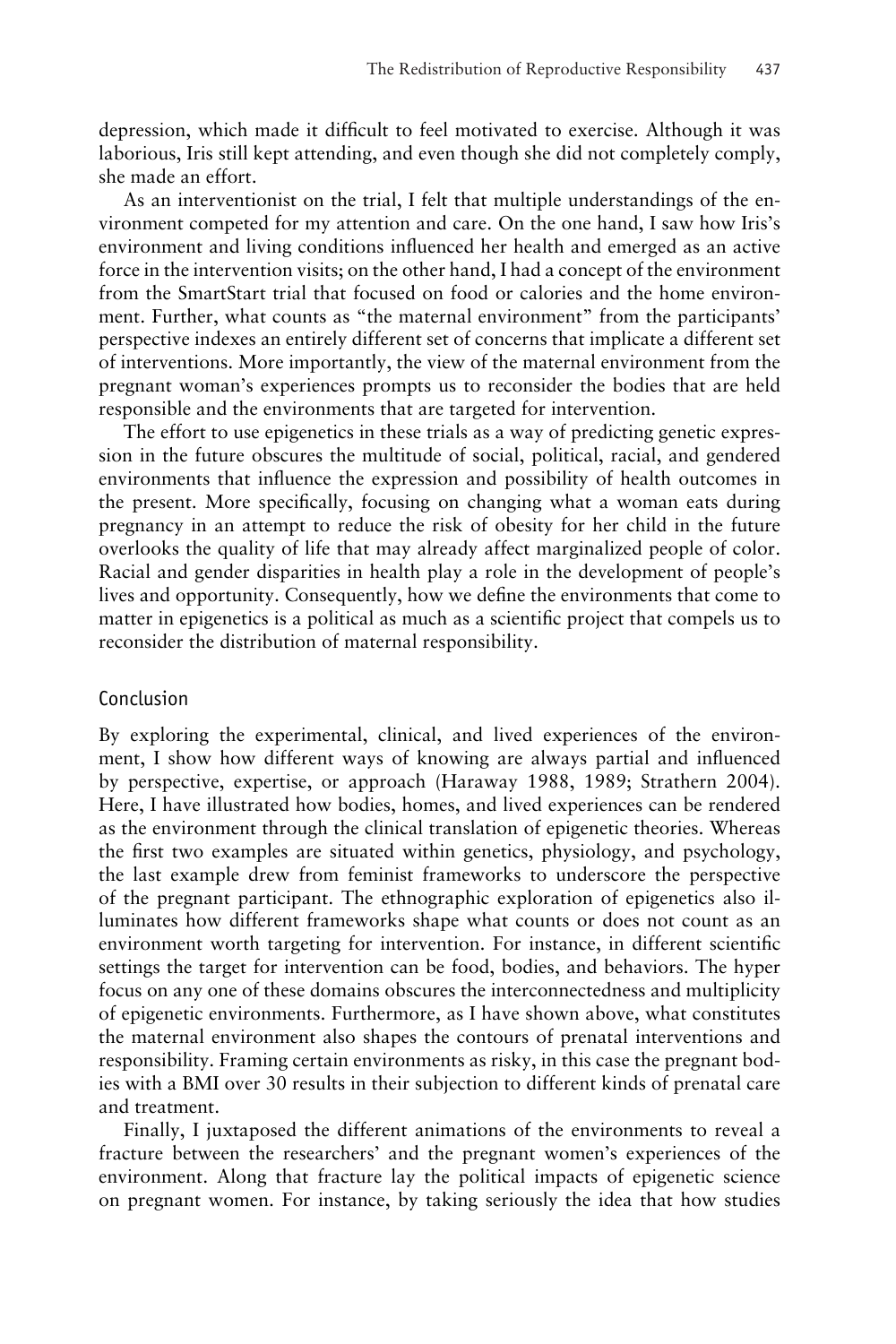conceptualize the maternal environment shapes the interventions that are designed, future trials could employ a different approach, one that starts by asking what pregnant women and their partners/families need and want. What environmental domains require intervention from their perspectives? This approach will require reconceptualizing participants as collaborators in clinical trials. It might also require reconsidering whether the randomized clinical trial method is the best avenue for translating epigenetic science.

The politics that undergird the selective translations and applications of epigenetics are situated within a scientific and economic milieu that prioritizes individual responsibility and risk. These scientific milieus produce a translation of epigenetics that collapses the environment into discrete variables and individualizes responsibility onto pregnant bodies. Moreover, these same milieus enable a dependence on ethnic/racial categories as a way to determine study populations in epigenetic science. An alternative approach to incorporating a focus on race in epigenetics might look at the impacts of racist environment on pregnant women.

In the context of obesity during pregnancy and epigenetics, relying on older tools, methods, and biomedical framings of reproduction risks producing new epigenetic knowledge that reinscribes categories of race and gender. Epigenetics has the potential to reconceptualize what counts as the environments that are targeted for prenatal care—and/or it can be used to justify reproductive surveillance and monitoring in relation to racial and gender hierarchies. By asking ourselves what should count as maternal environment, we can start to reimagine a maternal environment that (re)distributes responsibility across bodies, communities, and government.<sup>2</sup> At stake in the conceptualization and clinical translation of maternal environments are the treatment and care of diverse people who collectively participate in social and biological (re)production. As many feminist science scholars have stressed, *how questions are framed, who gets to ask those questions, and what counts as legitimate knowledge* have consequences for epigenetics and social theory.

#### Notes

*Acknowledgments.* This research was funded by the Wenner-Gren Dissertation and Improvement Grant, by the National Science Foundation, and by the Brocher Foundation. This piece would not exist without the labor of the anonymous reviewers, staff, and the senior editor at MAQ. I am so grateful to Kavior Moon and Leksa Lee from my writing group, and to Risa Cromer and Dana-Ain Davis from our reproductive scholars working group. Finally, I thank all the scientists, participants, and staff members at both trials for sharing their time and knowledge with me.

1. Richardson and Stevens define postgenomics "both temporally, as the period after the completion of the sequencing of the human genome, and technically, in reference to the advent of whole-genome technologies" (2015, 3).

2. For examinations of distributed reproduction, see Michelle Murphy's 2011 piece. See also Hannah Landecker's 2011 article, in which she comments on the lateral distribution of responsibility and states that "the idea of male/female or generational responsibility for the future health of generations is simultaneously in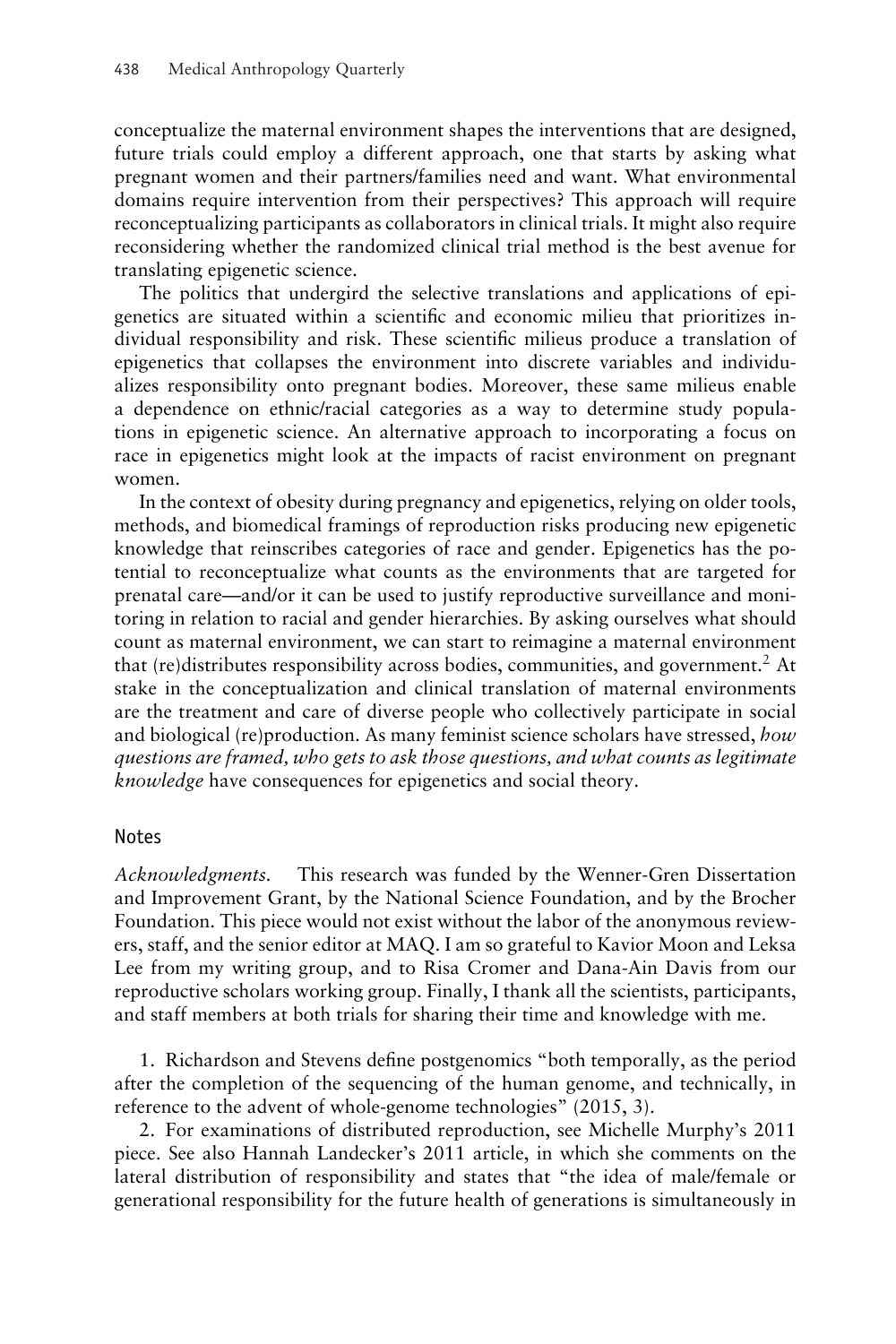tension with the very idea that individuals could meaningfully control their environments in such a way as to intentionally direct future phenotype" (p. 22).

#### References Cited

- Abu El-Haj, N. 2007. The Genetic Reinscription of Race. *Annual Review Anthropology* 36: 283–300.
- Agard-Jones, V. 2016. Chemical Kin/esthesia. Lecture, Anthropology Brown Bag, Rice University, Houston, Texas, September 27.
- Alaimo, S. 2016. *Exposed: Environmental Politics and Pleasures in Posthuman Time*. Minneapolis: University of Minnesota Press.
- Barker, D. J. P. 1992. Fetal and Infant Origins of Adult Disease. *British Medical Journal* 309: 323–433.
- Barker, D. J. P., K. M. Godfrey, P. D. Gluckman, J. E. Harding, J. A. Owens, and J. S. Robinson. 1993. Fetal Nutrition and Cardiovascular Disease in Adult Life. *The Lancet* 341: 938–41.
- Benjamin, R. 2013. *People's Science: Bodies and Rights on the Stem Cell Frontier*. Palo Alto, CA: Stanford University Press.
- Bird, A. 2002. DNA Methylation Patterns and Epigenetic Memory. *Genes and Development* 16: 6–21.
- Bridges, K. 2011. *Reproducing Race: An Ethnography of Pregnancy as a Site of Racialization*. Berkeley: University of California Press.
- Casper, M. 1998. *The Making of the Unborn Patient: A Social Anatomy of Fetal Surgery*. New Brunswick, NJ: Rutgers University Press.
- Darling, K., S. Ackerman, R. Hiatt, S. S.-J. Lee, and J. Shim. 2016. Enacting the Molecular Imperative: How Gene–Environment Interaction Research Links Bodies and Environments in the Post-genomic Age. *Social Science and Medicine* 155: 51–60.
- Davin, A. 1978. Imperialism and Motherhood. *History Workshop Journal* 5: 9–66.
- Davis, D.-A. Forthcoming. *Pregnancy, Prematurity, and Race in the Afterlife of Slavery*.
- Duden, B. 1993. *Disembodying Women: Perspectives on Pregnancy and the Unborn*. Cambridge, MA: Harvard University Press.
- Feinberg, A. 2007. Phenotypic Plasticity and the Epigenetics of Human Disease. *Nature* 447: 433–40.
- Franklin, S. 1995. Science as Culture, Cultures of Science. *Annual Review of Anthropology* 24: 63–84.
- Freccero, C. 2011. Carnivorous Virility; or, Becoming-Dog. *Social Text* 106: 177–95.
- Frew, P., D. Saint-Victor, M. Brewinski Isaacs, S. Kim, G. Swamy, J. Sheffield, K. Edwards, T. Villafana, O. Kamagate, and K. Ault. 2014. Recruitment and Retention of Pregnant Women into Clinical Research Trials: An Overview of Challenges, Facilitators, and Best Practices. *Clinical Infectious Diseases* 15:S400–S407.
- Gillman, M. W., S. L. Rifas-Shiman, K. Kleinman, E. Oken, J. W. Rich-Edwards, and E. M. Tavernas. 2008. Developmental Origins of Childhood Overweight: Potential Public Health Impact. *Obesity* (Silver Spring) 16: 1651–56.
- Ginsburg, F., and R. Rapp. 1991. The Politics of Reproduction. *Annual Review of Anthropology* 20: 311–43.
- Guthman, J., and B. Mansfield. 2012. The Implications of Environmental Epigenetics: A New Direction for Geographic Inquiry on Health, Space, and Nature. *Progress in Human Geography* 37: 486–504.
- Gutiérrez, E. 2008. Fertile Matters: The Politics of Mexican-Origin Women's Reproduction. Austin: University of Texas.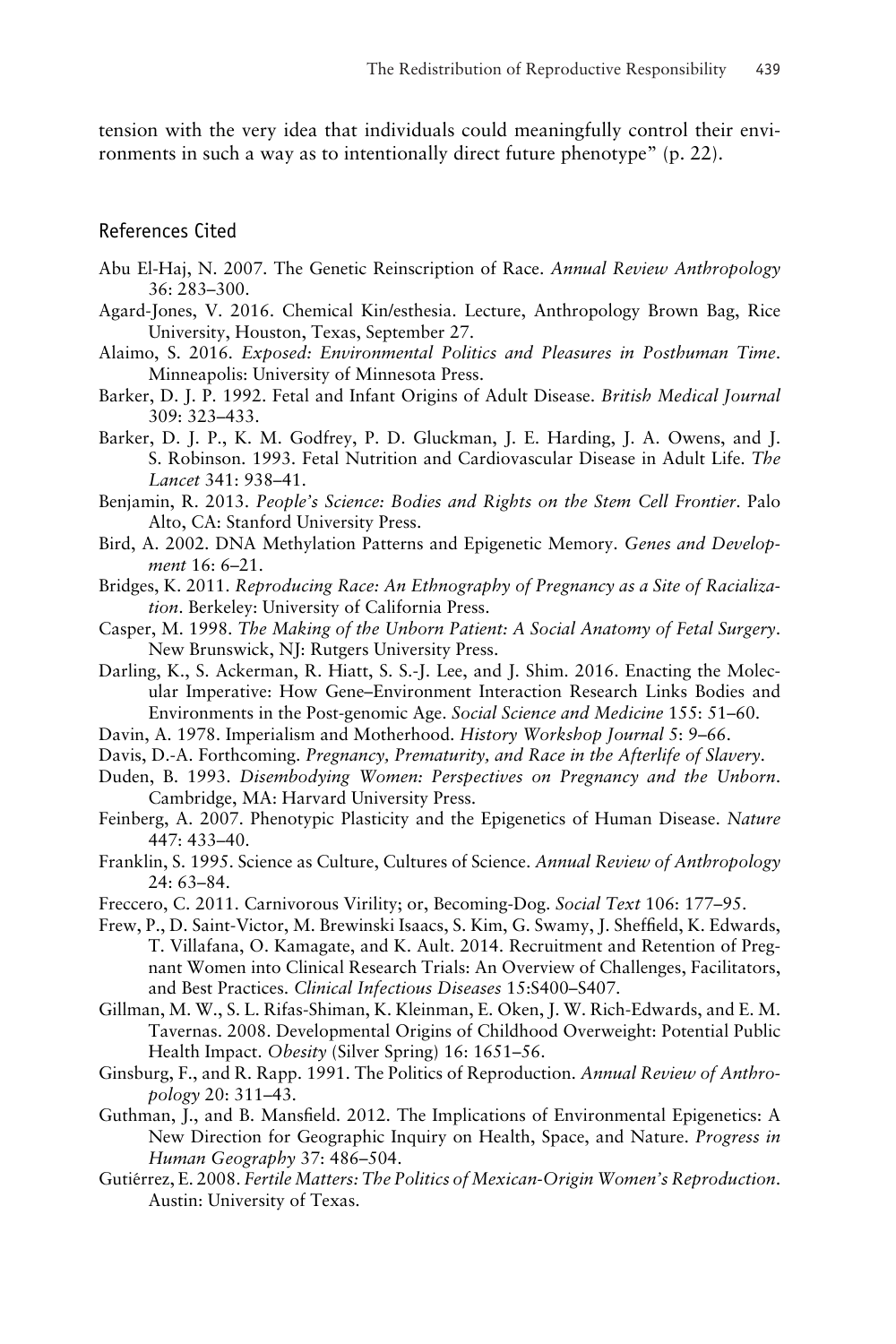- Haraway, D. 1988. Situated Knowledges: The Science Question in Feminism and the Privilege of Partial Perspective. *Feminist Studies* 14: 575–99.
- Haraway, D. 1989. *Primate Visions: Gender, Race, and Nature in the World of Modern Science*. New York: Routledge Press.
- Haraway, D. 1997. *Modest*− *Witness@ Second*− *Millennium. FemaleMan*− *Meets*− *OncoMouse: Feminism and Technoscience*. New York: Routledge.
- Holliday, R. 2006. Epigenetics: A Historical Overview. *Epigenetics* 1: 76–80.
- Hurd, P. 2010. The Era of Epigenetic. *Briefings in Functional Genomics* 9: 425–28.
- Institute of Medicine and National Research Council. 2009. *Weight Gain during Pregnancy: Reexamining the Guidelines*. Washington, DC: National Academies Press.
- Jablonka, E., and M. Lamb. 1995. *Epigenetic Inheritance and Evolution: The Lamarckian Dimension*. Oxford: Oxford University Press.
- Jablonka, E., and M. Lamb. 2005. *Evolution in Four Dimensions: Genetic, Epigenetic, Behavioral, and Symbolic Variation in the History of Life*. Cambridge, MA: MIT Press.
- Kenney, M., and R. Müller. 2016. Of Rats and Women: Narratives of Motherhood in Environmental Epigenetics. *BioSocieties*. https://doi.org/10.1057/s41292-016-0002- 7 (accessed August 10, 2017).
- Kuzawa, C. 2012. Why Evolution Needs Development, and Medicine Needs Evolution. *International Journal of Epidemiology* 41: 223–29.
- Kuzawa, C., and E. Quinn. 2009. Developmental Origins of Adult Function and Health: Evolutionary Hypotheses. *Annual Review of Anthropology* 38: 131–47.
- Landecker, H. 2000. Immortality, in Vitro: A history of the HeLa Cell line. In *Biotechnology and Culture: Bodies, Anxieties, Ethics*, edited by P. E. Brodwin, 53–72. Bloomington: Indiana University Press.
- Landecker, H. 2011. Food as Exposure: Nutritional Epigenetics and the New Metabolism. *BioSocieties* 6: 167–94.
- Landecker, H., and A. Panofsky. 2013. From Social Structure to Gene Regulation, and Back: A Critical Introduction to Environmental Epigenetics for Sociology. *Annual Review of Sociology* 39: 333–57.
- Lappe, M. 2014. Taking Care: Anticipation, Extraction, and the Politics of Temporality in Prospective Autism Science. *BioSocieties* 9: 304–28.
- Lappe, M., and H. Landecker. 2015. How the Genome Got a Lifespan. *New Genetics and Society* 34: 152–76.
- Lock, M. 2013. The Epigenome and Nature/Nurture Reunification: A Challenge for Anthropology. *Medical Anthropology* 32: 291–308.
- López, I. 2008. Matters of Choice: Puerto Rican Women's Struggle for Reproductive Free*dom*. New Brunswick, NJ: Rutgers University Press.
- Maher, J. M., J. Wright, S. Fraser. 2010. Framing the Mothers: Childhood Obesity, Maternal Responsibility and Care. *Journal of Gender Studies* 19: 233–47.
- Manderson, L. 2016. Foetal Politics and the Prevention of Chronic Disease. *Australian Feminist Studies* 31: 154–71.
- Mansfield, B., and J. Guthman. 2015. Epigenetic Life: Biological Plasticity, Abnormality, and New Configurations of Race and Reproduction. *Cultural Geographies* 22: 3–20.
- Marcus, G. 1998. *Ethnography through Thick and Thin*. Princeton, NJ: Princeton University Press.
- McPhail, D., A. Bombak, P. Ward, and J. Allison. 2016. Wombs at Risk, Wombs as Risk: Fat Women's Experiences of Reproductive Care. *Fat Studies* 5: 98–115.
- Meloni, M., and G. Testa. 2014. Scrutinizing the Epigenetics Revolution. *BioSocieties* 9: 431.
- Menzel, A. Forthcoming. *The Political Life of Black Infant Mortality*.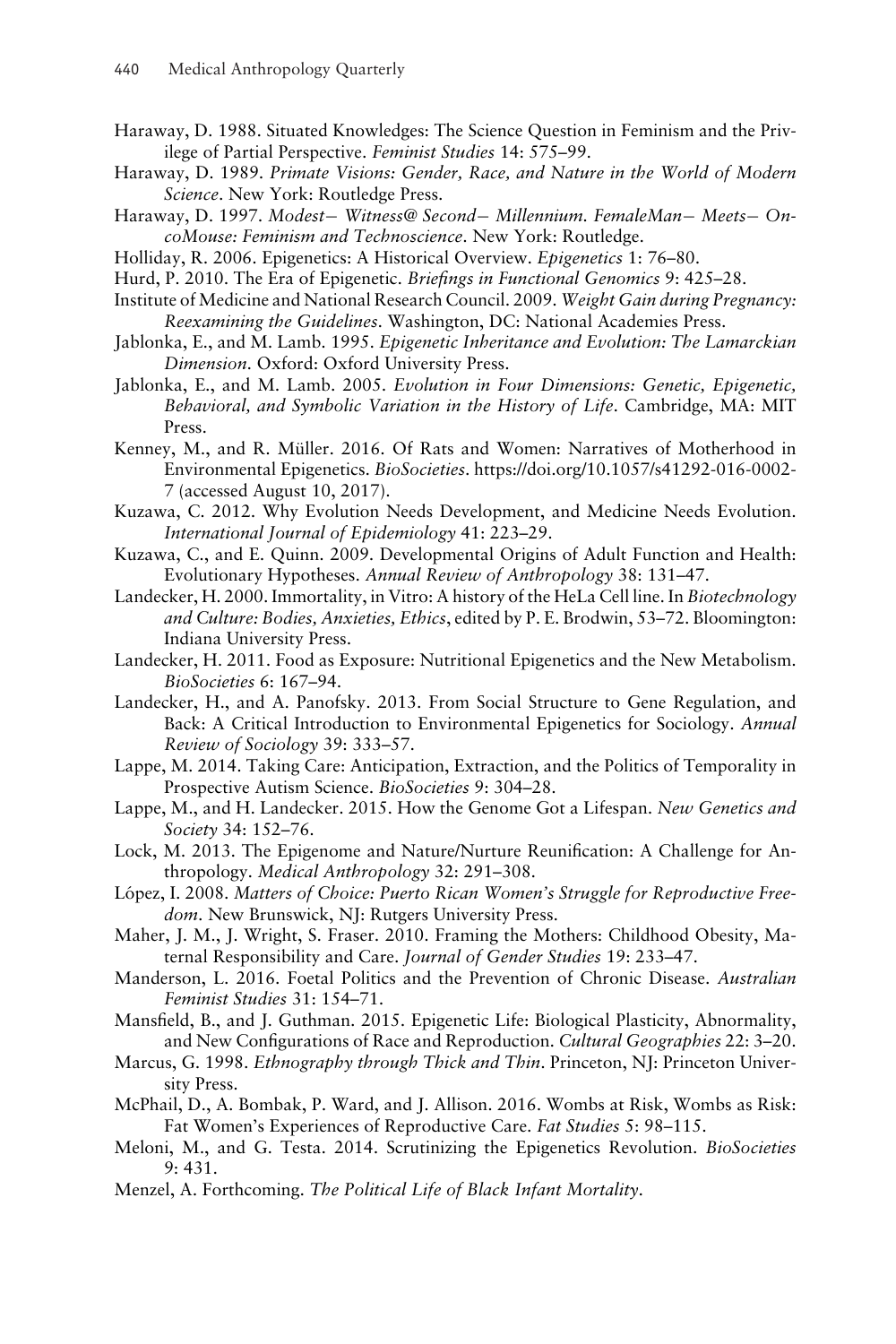- Mullings, L., and A. Wali. 2001. *Stress and Resilience: The Social Context of Reproduction in Central Harlem*. New York: Springer Press.
- Murphy, M. 2011. Distributed Reproduction. In *Corpus: An Interdisciplinary Reader on Bodies and Knowledge*, edited by M. Casper and P. Currah, 22–38. New York: Palgrave MacMillan.
- National Institute for Health and Care Excellence. 2010. *Weight Management before, during, and after Pregnancy*. London.
- National Institute of Environmental Health Sciences. Gene Environment Interaction. https://www.niehs.nih.gov/health/topics/science/gene-env/index.cfm (accessed June 15, 2017).
- National Institutes of Health (NIH). 2014. Research Portfolio Online Reporting Tools (RePORT). http://report.nih.gov (accessed February 13, 2015).
- Niewöhner, J. 2011. Epigenetics: Embedded Bodies and the Molecularisation of Biography and Milieu. *Biosocieties* 6: 279–98.
- Pickersgill, M., J. Niewohner, R. Muller, P. Martin, and S. Cunningham-Burley. 2013. ¨ Mapping the New Molecular Landscape: Social Dimensions of Epigenetics. *New Genetics and Society* 32: 429–47.
- Rapp, R. 1999. *Testing Women, Testing the Fetus: The Social Impact of Amniocentesis in America*. New York: Routledge.
- Rapp, R. 2011. Chasing Science: Children's Brains, Scientific Inquiries, and Family Labors. *Science Technology, and Human Values* 36: 662–84.
- Richardson, S. 2015. Maternal Bodies in the Postgenomic Order: Gender and the Explanatory Landscape of Epigenetics. In *Postgenomics: Perspectives on Biology after the Genome*, edited by S. Richardson and H. Stevens, 210–29. Durham: Duke University Press.
- Richardson, S., C. R. Daniels, M. W. Gillman, J. Golds, R. Kukla, C. Kuzawa, and J. Rich-Edwards. 2014. Society: Don't Blame the Mothers. *Nature* 512: 131– 32.
- Richardson, S., and H. Stevens. 2015. Beyond the Genome. In *Postgenomics: Perspectives on Biology after the Genome*, edited by S. Richardson and H. Stevens, 1–9. Durham: Duke University Press.
- Riessman, C. 1983. Women and Medicalization: A New Perspective. *Social Policy* 14: 3–18.
- Roberts, D. 1997. *Killing the Black Body: Race, Reproduction, and the Meaning of Liberty*. New York: Vintage.
- Saldaña-Tejeda, A. Forthcoming. European Genomes on a Collision Course and the "Poor Uterus" of Mothers, Genomic Research, and Epigenetics in the Context of Child Obesity Research in Mexico. *BioSocieties*.
- Sasser, J. 2013. From Darkness into Light: Race, Population, and Environmental Advocacy. *Antipode* 46: 1240–57.
- Shostak, S. 2013. *Exposed Science: Genes, The Environment, and the Politics of Population Health*. Berkeley: University of California Press.
- Shostak, S., and M. Moinester. 2015. The Missing Piece of the Puzzle? Measuring the Environment in the Postgenomic Moment. In *Postgenomics: Perspectives on Biology after the Genome*, edited by S. Hallam and S. Richardson, 192–209. Durham: Duke University Press.
- Singh, I. 2012. Human Development, Nature and Nurture: Working beyond the Divide. *BioSocieties* 7: 308–21.
- Stoler, A. 1995. *Race and the Education of Desire: Foucault's History of Sexuality and the Colonial Order of Things*. Durham: Duke University Press.
- Strathern, M. 2004. *Partial Connections*. New York: AltaMira.